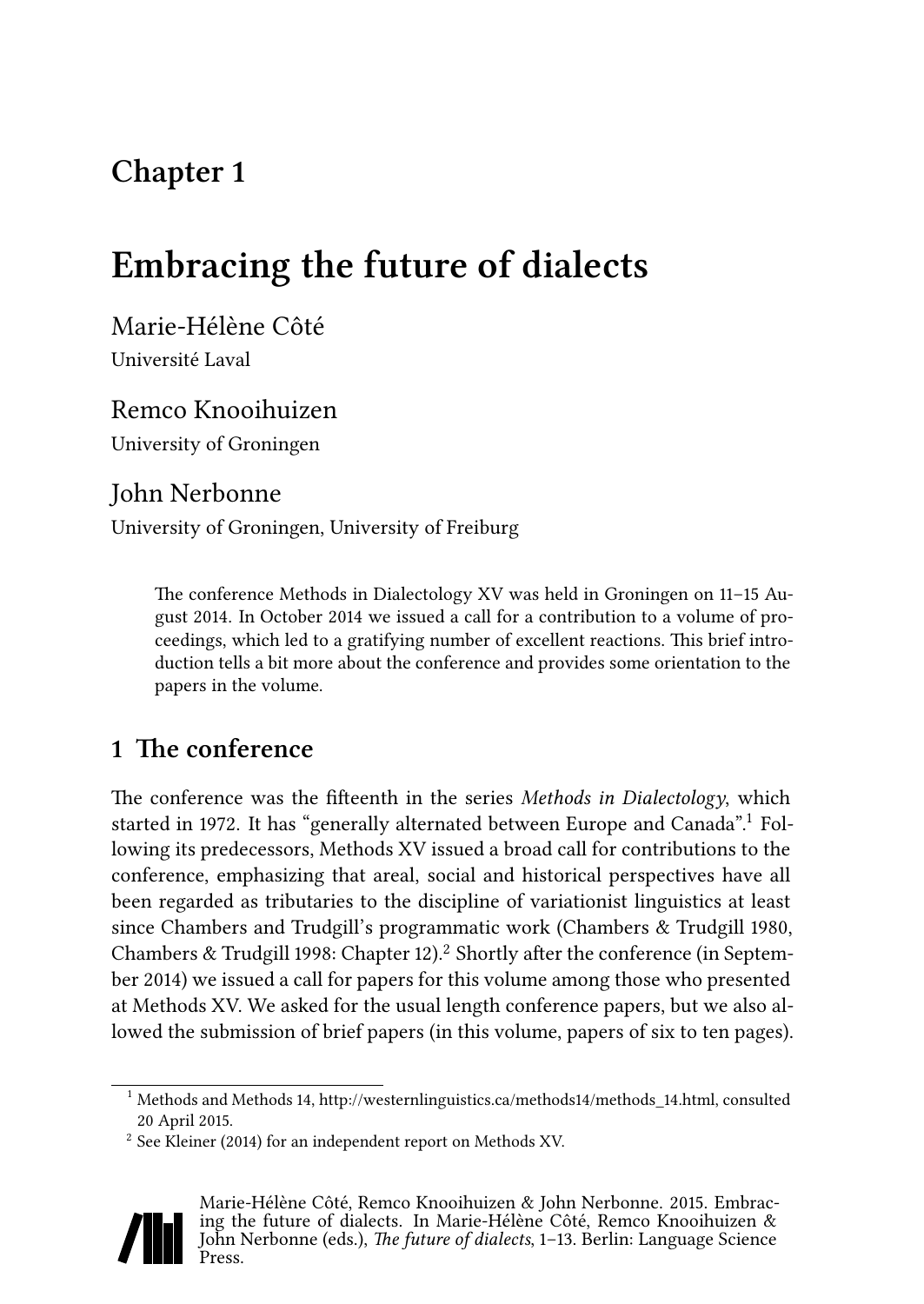The conference featured five plenary lectures. Jacob Eisenstein of the Georgia Institute of Technology talked on "Dialectal variation in online social media", and Frans Gregersen of the University of Copenhagen, delivered a lectured entitled "A matter of scale only?" on the different temporal scales analyzed in variationist linguistics on the one hand and historical linguistics on the other. Mark Liberman of the University of Pennsylvania sketched new technical possibilities for collecting and analyzing linguistic data automatically in a lecture entitled "The dialectology of the future", Naomi Nagy of the University of Toronto presented her research on "Heritage languages as new dialects", and Brigitte Pakendorf of the Université Lyon 2 "Lumière" spoke on "Dialectal variation and population genetics in Siberia". A tutorial on Gabmap [\(Nerbonne et al. 2011](#page-10-0)) was given by Wilbert Heeringa and Therese Leinonen, while a workshop on integrating perceptual dialectology and sociolinguistics with geographic information systems was organized by Lisa Jeon, Patricia Cukor-Avila, Chris Montgomery and Patricia Rektor. Special sessions on various topics were organized, including one on open access publishing by Martin Haspelmath of Language Science Press. There were 140 single-paper presentations during four-and-a-half days.

The organizers of the conference were especially happy to include – we think for the first time – a poster session consisting of fourteen posters, two of which were awarded prizes named after Lisa Lena Opas-Hänninen, a frequent participant at Methods, and co-organizer of Methods XI in Joensuu, Finland in 2002. These poster prizes for young scholars were generously funded by the Alliance for Digital Humanities Organizations, and papers by both recipients may be found in this volume, "Imitations of closely related varieties" by Lea Schäfer, Stephanie Leser and Michael Cysouw, and "Infrequent Forms: Noise or not?" by Martijn Wieling and Simonetta Montemagni.

Cambridge University Press generously offered to underwrite two prizes for best papers by young scholars. The "Chambers prizes" are named after Jack Chambers, one of the most prominent figures in variationist linguistics of the last half century, and a source of energy, wisdom and inspiration for the *Methods* series. These papers are also included in the volume, namely Anne-Sophie Ghyselen's "Structure of diaglossic language repertoires: Stabilization of Flemish *tussentaal*?" and Simon Pickl's "Fuzzy dialect areas and prototype theory. Discovering latent structures in geolinguistic variation".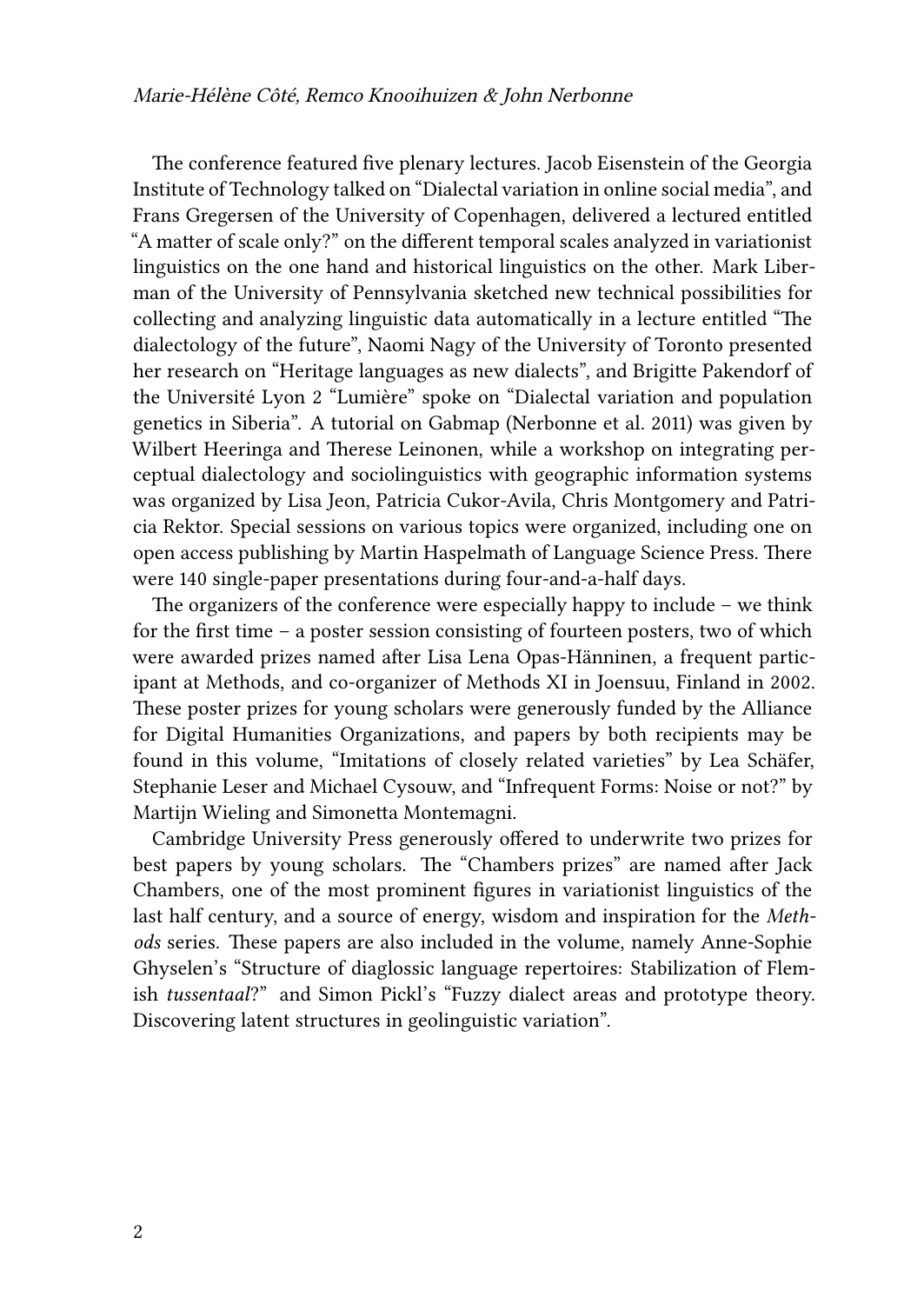# **2 The papers**

#### **2.1 Dialects' Future**

Traditional, geographically defined dialects are losing ground, in particular to standard languages in Europe. Naomi Nagy's paper "Heritage languages as new dialects" examines the speech of Cantonese, Faetar, Italian, Korean, Russian and Ukrainian immigrants to Canada from a perspective complementary to the usual European one [\(Auer, Hinskens & Kerswill 2004](#page-9-3)), where we see basilectal varieties being eroded under the influence of standard speech, but one which [Trudgill](#page-10-1) [\(2004\)](#page-10-1) has pursued in depth. In contrast to the "intimate contact" between dialect and standard in Europe, Nagy emphasizes the need to incorporate methods and perspectives from the study of language contact [\(Hickey 2010](#page-9-4)). She points to evidence of diversion from varieties in native countries and, true to the focus of *Methods* conferences, devotes the lion's share of her paper to the presentation of methods in use in a large Toronto project.

In fact the erosion of very specific varieties has given rise to the study of "regiolects" [\(Auer & Hinskens 1996\)](#page-9-5) – forms of speech intermediate between the basilectal varieties of a village or small town and standard languages, typically used in national communications such as radio and television. As [Auer \(2005](#page-9-6): 22) noted, the forms of speech may not be homogeneous and stable enough to deserve the name "variety". Anne-Sophie Ghyselen's prize-winning paper on Belgian Dutch *tussentaal* examines how stable this intermediate form of speech has become, concluding that tussentaal is too heterogeneous and unstable to be regarded as a variety, just as [Lenz \(2003\)](#page-10-2) concluded for regional forms used in the Eifel.

#### **2.2 Methodological contributions**

#### **2.2.1 Dialectometry**

Dialect "areas" constituted the standard means of presentation of dialectological wisdom about the influence of geography of variation for many decades even if it was recognized that continua were also to be found in the data, and that areas, when found, were often delimited by vague borders. Simon Pickl's prize-winning paper "Fuzzy dialect areas and prototype theory. Discovering latent structures in geolinguistic variation" suggests that it is time to eschew dialectometric techniques such as clustering, which always yields sharp partitions among data collection sites, in favor of techniques such as factor analysis, which give rises to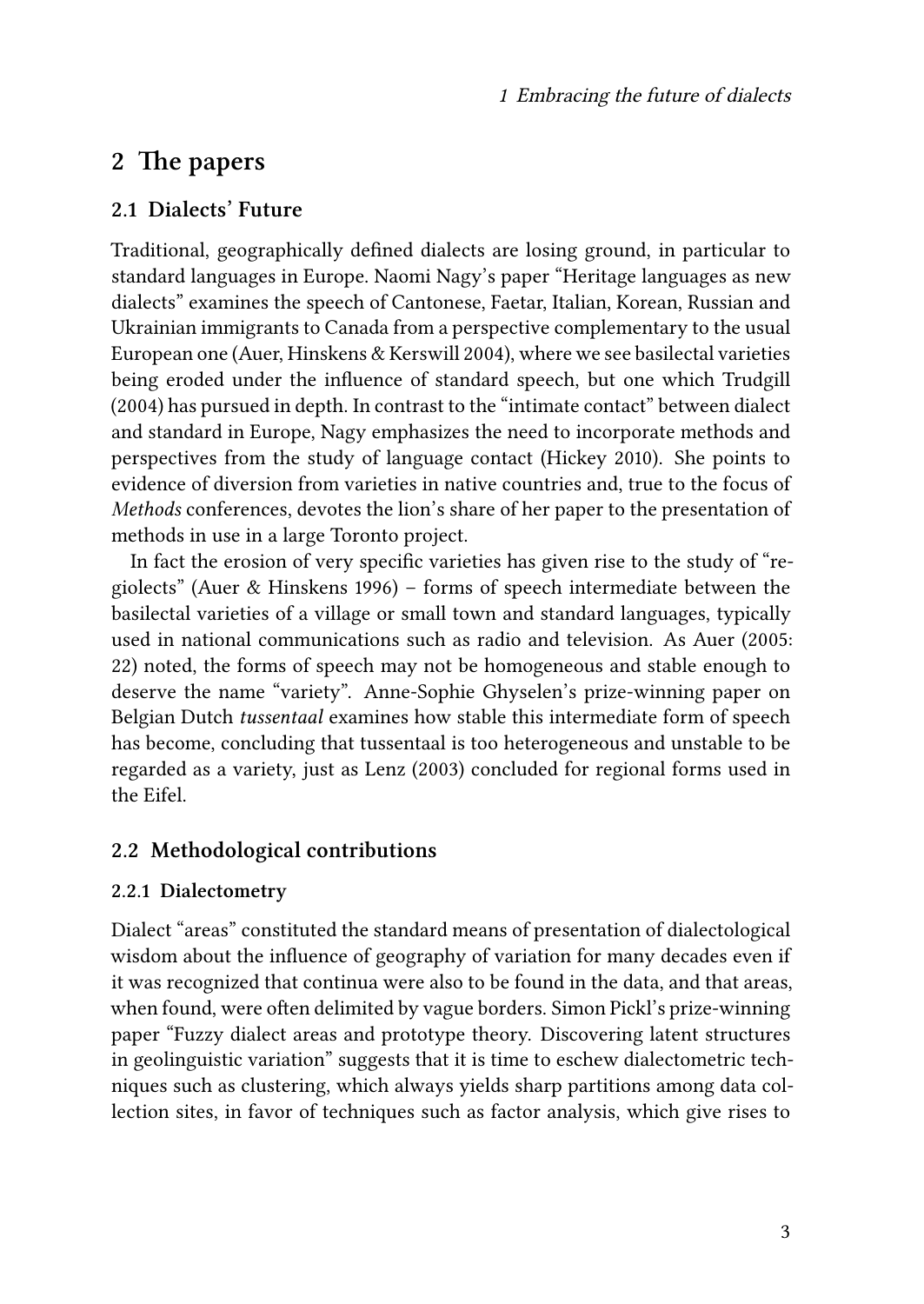areas with "fuzzy" borders. He links these ideas to prototype theory in cognitive science and Berruto's notion of "condensation areas".

Andrea Mathussek examines "the problem of field worker isoglosses" as she encounters these in the *Sprachatlas von Mittelfranken* ('Dialect Atlas of Middle Franconia', SMF, [Munske & Mathussek 2013](#page-10-3)). Mathussek emphasizes that the field workers were aware of the potential problems and actively took measures to try to avoid idiosyncrasies in transcription, e.g. transcribing the same data as an exercise and then comparing the results, but differences remained. Mathussek used the web application Gabmap [\(Nerbonne et al. 2011](#page-10-0)), which is based on dialectometric techniques, to show that the field worker effects persisted even into aggregate levels of comparison. It was crucial for tracking the effects that Gabmap supports the identification of characteristic elements of clusters [\(Prokić,](#page-10-4) [Çöltekin & Nerbonne 2012](#page-10-4)).

Simonetta Montemagni and Martijn Wieling focus on lexical dialectology and apply an alternative calculation for identifying characteristic features in "Tracking linguistic features underlying lexical variation patterns: A case study on Tuscan dialects", namely one based on graph theory([Wieling & Nerbonne 2011\)](#page-10-5). They note that dialectometry identifies groups similar to those in traditional Tuscan dialectology, but go on to identify which words are most characteristic, introducing *en passant* the innovation in combining the measures of how representative and how distinctive features are. They combine not additively, as earlier work had, but multiplicatively, effectively ensuring that only features that score highly on both components are regarded as characteristic. Montemagni and Wieling also attend to age differences in their analyses.

Jelke Bloem, Martijn Wieling and John Nerbonne apply a technique developed in dialectometry, namely a quantitative measure of how characteristic a speech trait is, to a non-dialectological problem, namely automatically identifying characteristic features of non-native English accents, in their paper of the same title. It has long been recognized that there are parallels between traditional dialects and socially delimited varieties on the one hand and contact varieties on the other [\(Trudgill 1986](#page-10-6)), but the authors likewise claim that the introduction of dialectometric techniques into the study of foreign accents may improve the latter by providing aggregate perspectives in an area that has largely relied on the study of a small number of phenomena.

Tyler Kendall and Valerie Fridland's "Mapping the perception of linguistic form: Dialectometry with perceptual data" proposes a collaboration between two of the most innovative strands within modern variationist linguistics, namely perceptual phonetics and dialectometry. They focus on the varying boundaries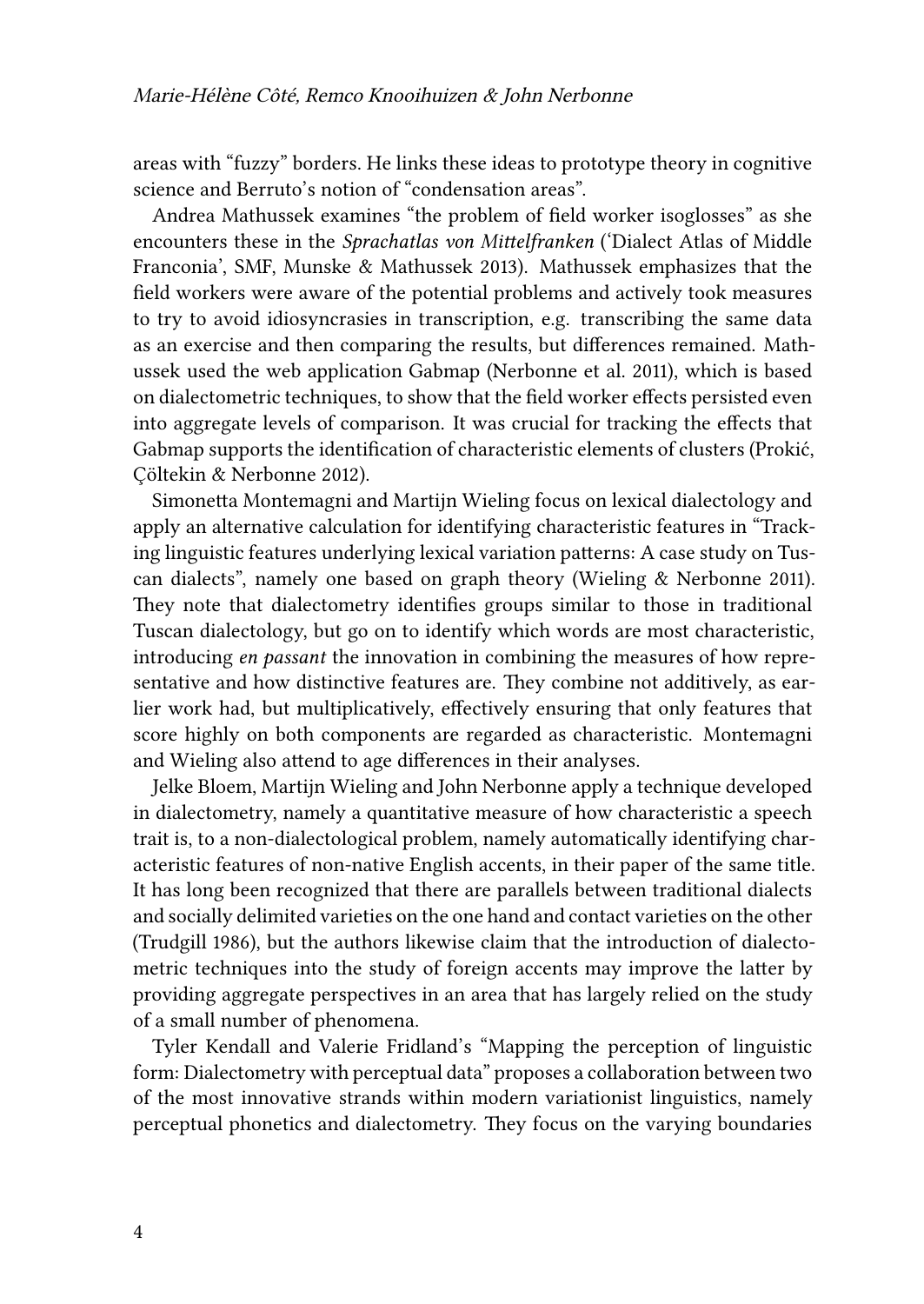of vowel perception within the US and examine inter alia the relation between perception and production boundaries. Given perceptual dialectology's standard attention to social factors([Niedzielski 1999\)](#page-10-7), their collaboration also entails understanding how dialectometry and sociolinguistics might join forces, an areas which has received too little attention thus far([Nerbonne et al. 2013\)](#page-10-8). On the dialectometric side they make extensive use of the geo-statistical techniques [Grieve, Speelman & Geeraerts \(2011\)](#page-9-7) have championed.

While Philipp Stoeckle does not identify his contribution "Two dimensional variation in Swiss German morpho-syntax" as dialectometrical, he makes use of the Delaunay-Voronoi techniques made popular by Goebl [\(2006](#page-9-8), and references there) and he aggregates over 57 different syntactic items to obtain an index of variation, effectively the degree to which forms at a given site agree with the most frequent one. This provides insight into a second dimension in his study of variation in addition to the geographic "one". The paper is also notable for its quantitative attention to syntax, an area where [Spruit \(2008\)](#page-10-9) still stands as one of the few more substantial works. Given the syntactic focus, there are not lots of alternatives to Stoeckle's measure of local variability, but [Kretzschmar,](#page-9-9) [Kretzschmar & Brockman](#page-9-9)'s work([2013\)](#page-9-9) on the Gini coefficient would be an interesting alternative.

As Martijn Wieling and Simonetta Montemagni note in their note "Infrequent forms: Noise or not?" opinions differ as to the value of including infrequent forms. [Goebl \(1984\)](#page-9-10) introduced an inverse frequency measure to count infrequent items as stronger indications of dialectal similarity, and [Nerbonne & Kleiweg](#page-10-10) [\(2007\)](#page-10-10) provide empirical confirmation of the wisdom of this step. But corpusbased approaches often insist on the opposite, effectively ignoring infrequent items due to their inherent unreliability. It may turn out that some differences are due to the different data collection techniques. After all, since there's no guarantee of having exactly commensurable items in corpus-based work, some "trimming" is inevitable, while the use of questionnaires and check lists ensures that information on even infrequent items normally will be elicited.

Christoph Wolk and Benedikt Szmrecsanyi provide a very useful overview and comparison of approaches in "Top-down and bottom-up advances in corpusbased dialectometry". The earliest work was done by Szmrecsanyi, who collected frequencies of 57 morphosyntactic features, specifying the features ahead of time in a "top-down" manner, converted these to relative frequencies and applied a logarithmic transformation to prevent frequent elements from dominating the measure. In a probabilistic variant, generalized additive models are used to predict the values, and the predicted values are used, effectively smoothing the log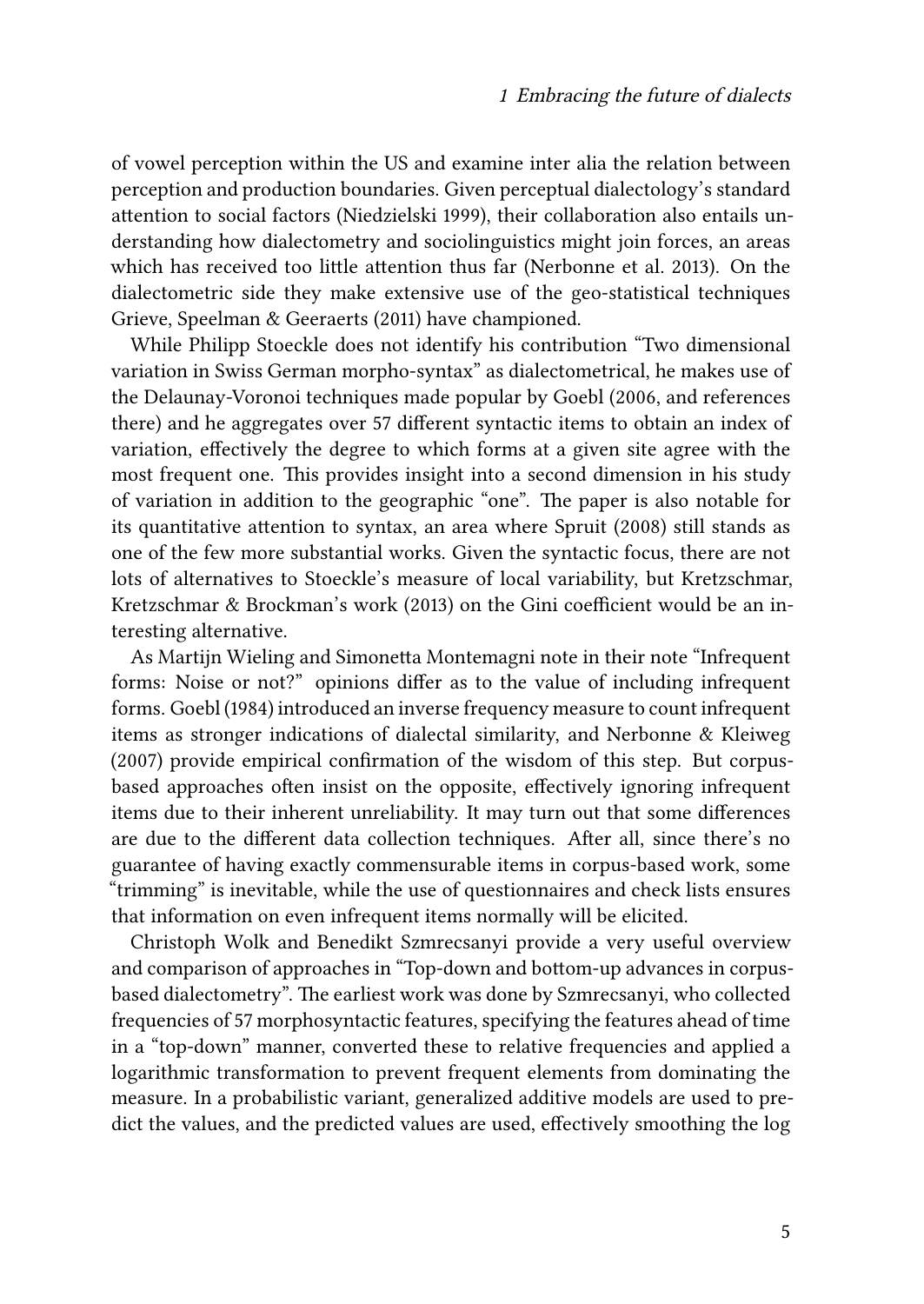relative frequencies. The third, bottom-up technique uses bigrams of part-ofspeech tags (POS tags) in the entire corpus, obviating the need to select features ahead of time. The reliability of the POS bigrams is assayed using a resampling procedure, yielding features for analysis. [Wolk \(2014\)](#page-11-0) promises all the details!

#### **2.2.2 Other methods**

Lea Schäfer, Stephanie Leser and Michael Cysouw report on two interesting data sets collected to investigate the mechanisms of imitating closely related language varieties in "Mechanisms of dialect imitation". The poster presentation won one of the "best poster" awards at the conference. [Purschke \(2011\)](#page-10-11) was one of the earliest works on dialect imitation, but Schäfer and colleagues build on [Myers-](#page-10-12)[Scotton](#page-10-12)'s [\(1993](#page-10-12)) model of code-switching between different languages, and their goal is to learn not only about the language being imitated (the "target"), but also about the imitator's usual speech (the "matrix"), acknowledging that other varieties may also be influential in how the imitation is realized. 600 subjects participated in an internet survey in which they imitated dialect speech, and the researchers quantified imitation features in an effort to understand what is imitated.

In "Spontaneous dubbing as a tool for eliciting linguistic data: The case of second person plural inflections in Andalusian Spanish", Victor Lara Bermejo introduces a new methodology for eliciting linguistic data, whereby informants dub short scenes shown on videos and accompanied by a description and a lead sentence designed to trigger specific syntactic structures. This technique appears particularly useful for eliciting linguistic features that prove too rare in traditional sociolinguistic interviews, while maintaining a level of spontaneity that is not compatible with pre-established questionnaires. The methodology is successfully applied to the case of the second person plural pronoun in Andalusian Spanish, which neutralizes the standard distinction between the formal *ustedes* and the informal *vosotros*. The Andalusian usage is shown to be doubly variable, in the choice of pronoun and in the agreement patterns of *ustedes* between 2nd and 3rd person. The standard variants appear to be spreading hierarchically, typically conditioned by age and educational background.

Ivana Škevin's paper "Dialect levelling and changes in semiotic space" introduces [Lotman](#page-10-13)'s [\(1985 \[2015\]](#page-10-13)) concept of semiotic space as an additional explanatory factor in dialect levelling. Drawing on fieldwork in Betina, Croatia, she shows that much of the traditional Romance-based vocabulary in Dalmatian dialects is being lost. In many cases, this is not due to accommodation to or influence from Standard Croatian, but simply because the concepts these lexical items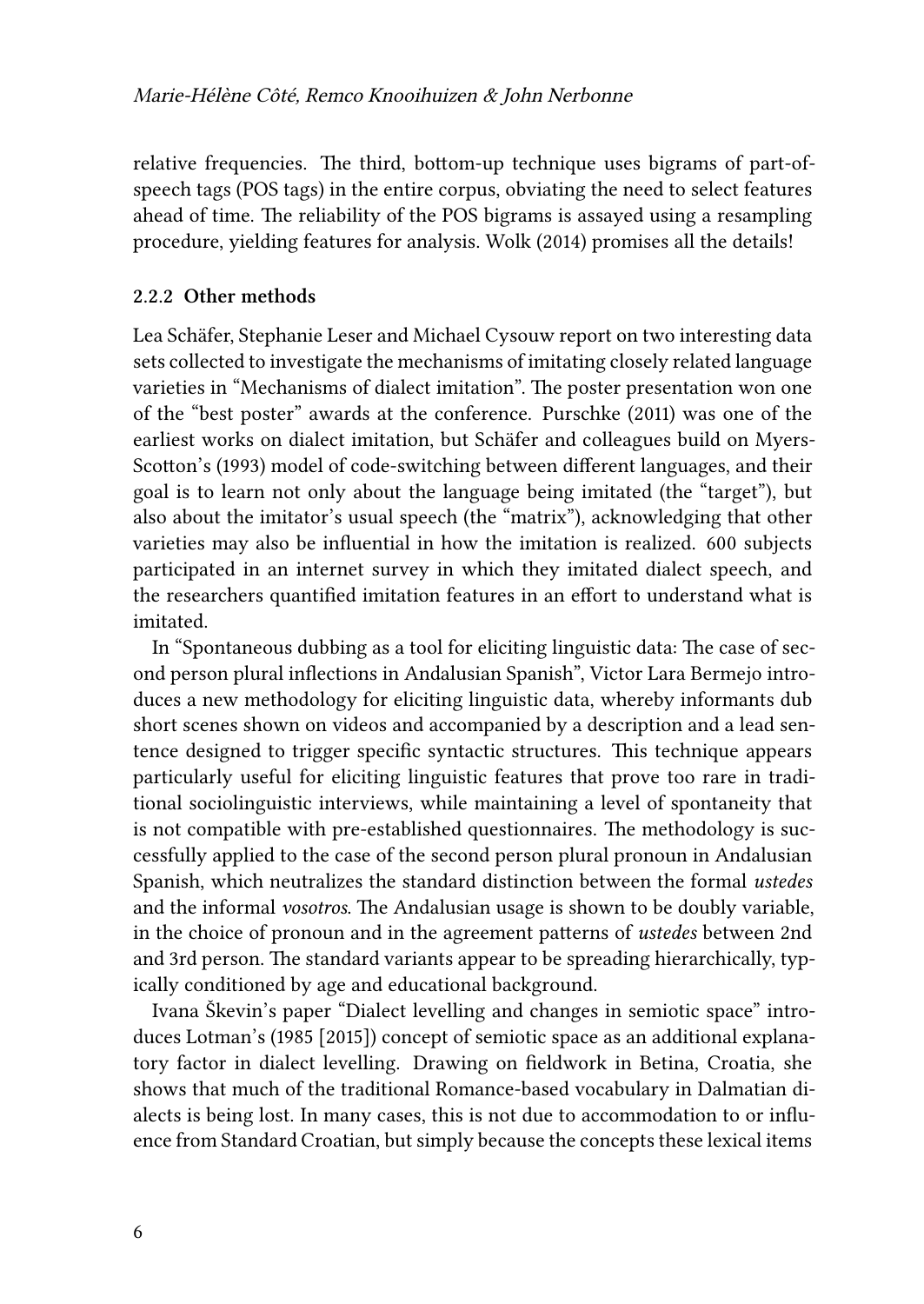signify have lost importance in the speakers' daily lives. The effect of this change in semiotic space is similar to that of dialect levelling: the traditional dialect loses many of its salient characteristics.

A multi-method approach to the study of variation is presented in Ares Llop Naya's "The future of Catalan dialects' syntax: A case study for a methodological contribution". Llop combines a revision of existing linguistic studies on Catalan with data from speaker recordings, popular dialect literature, grammaticality judgments and even folk linguistics to arrive at a refined analysis of the constraints on the use of the dialectal negative marker *cap*. Although this work is in its early stages, it clearly shows that methodological innovation can also lie in the combination of existing methods.

Keiko Hirano investigated the use of Japanese vocabulary in the native English speech of English teachers in Japan for her paper "Code-switching in the Anglophone community in Japan". Her corpus of conversations between 39 native English-speaking teachers in the Fukuoka area contained over 1200 of such codeswitches. Analysis of the data shows that the use of Japanese lexicon increases the longer a speaker has lived in Japan, and that it correlates positively with the strength of a speaker's social network with other English teachers, both native speakers and Japanese. Hirano suggests many code-switches involve group phraseology and proposes a community-of-practice explanation for this trend.

Two papers take advantage of the ultrasound tongue imaging technique and illustrate its relevance in dialectological studies. In "Tongue trajectories in North American English short-a tensing", Christopher Carignan, Jeff Mielke and Robin Dodsworth take a new look at the classic  $\alpha$  variable. While the different regional realizations of  $\chi$  and their segmental conditioning are relatively well known, the phonetic motivations for the patterns observed remain unclear. The authors compare the articulatory trajectories of /æ/ before different coda consonants, with speakers from regions known to exhibit different patterns of /æ/ tensing. The results suggest in particular that different North American dialects have phonologized patterns of vowel-consonant coarticulation to different degrees. More generally, the authors emphasize the attractiveness of the ultrasound imaging technique in dialectology, due to its low cost and transportability.

Lorenzo Spreafico applies the same technique to another variable in "/s/-retraction in Italian-Tyrolean bilingual speakers: A preliminary investigation using the ultrasound tongue imaging technique". The author investigates the of /s/ by Tyrolean speakers in the Italian region of South Tyrol, as opposed to the apical articulation characteristic of Italian. He compares tongue shapes during the production of /s/ in /sV/ vs. /sCV/ contexts in Italian and Tyrolean words by Italian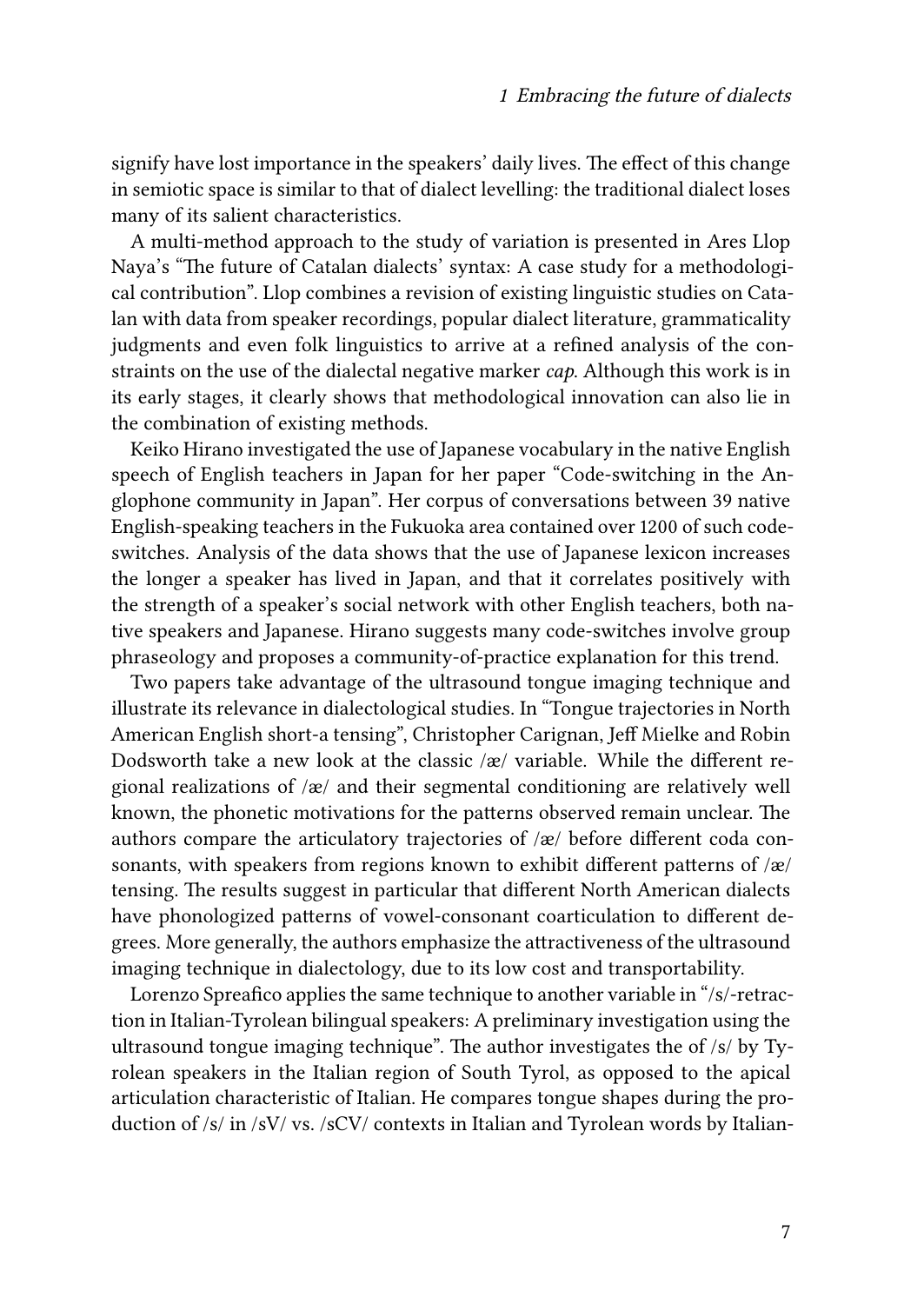dominant, Tyrolean-dominant and balanced bilingual speakers. Differences are observed across contexts, languages and speakers, suggesting that the articulation of /s/ is influenced by the degree of contact with Italian, even with minimal or no perceptual effects. Further studies are required to clarify the sociophonetic relevance of such results.

#### **2.3 Japanese dialectology**

Four papers report on current developments in Japanese dialectology. The first of these, "Developing the Linguistic Atlas of Japan Database and advancing analysis of geographical distributions of dialects" by Yasuo Kumagai details ongoing work on the digitization of the materials collected for the Linguistic Atlas of Japan between 1966 and 1974. Over half a million data cards are being digitized, including multiple responses, comments, and additional material that did not make it into the initial publication of the LAJ. Kumagai showcases some of the work that this updated material allows, such as investigating the geographical distributions of standard forms or the degree of linguistic similarity between locations; the emerging patterns are related to extralinguistic factors like transport networks.

Two papers make use of longitudinal data derived from a comparison of LAJ material with more recent linguistic surveys. In her paper "Tracing real and apparent time language changes by comparing linguistic maps", Chitsuko Fukushima overlays linguistic maps from four surveys in the Niigata area to investigate diachronic change. The superimposition of the maps shows isoglosses moving in real time, with Western Japanese dialect forms first spreading to Niigata from Kyoto, and then retreating again. The maps also show transitional stages of changes in progress.

Takuichiro Onishi's "Timespan comparison of dialectal distributions" investigates the wave theory of linguistic change by comparing LAJ data with two more recent surveys. He finds that, firstly, the spread of a change occurs in a rapid burst, rather than gradually and continually, and that secondly, dialect change need not spread from a central area to the periphery, but may also show an inverse pattern. These three papers on Japanese dialectology together show a wealth of data in the process of being unlocked for advanced analysis.

The final paper in this section is Ichiro Ota, Hitoshi Nikaido and Akira Utsugi's "Tonal variation in Kagoshima Japanese and factors of language change". The authors discuss the effect of various phonological and social factors in an ongoing change in the tonal system of Kagoshima Japanese (KJ). The traditional KJ system differs in important respects from that of Standard Japanese, both varieties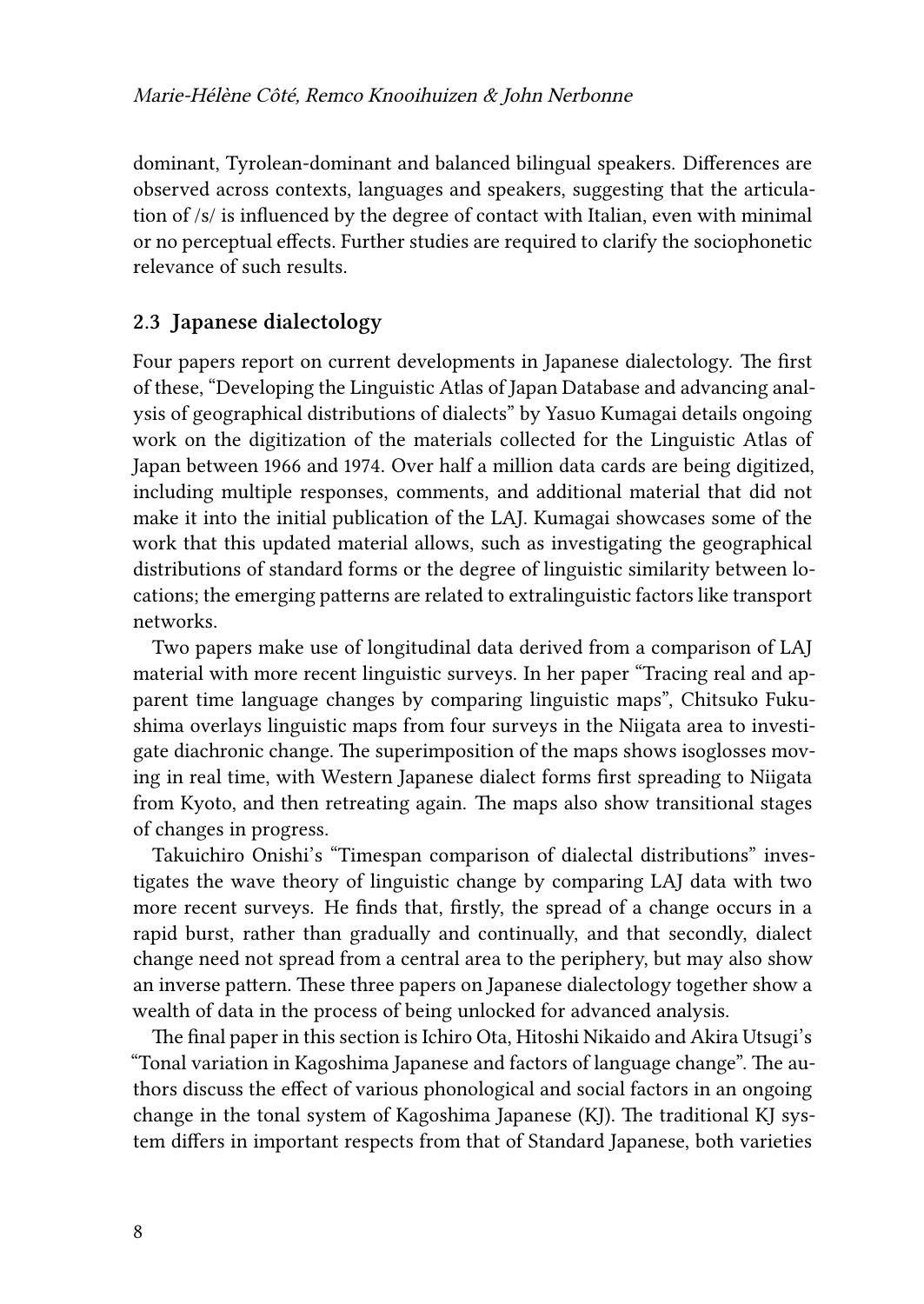sharing a basic contrast between accented and unaccented words. The accented and unaccented patterns appear to be associated with different social meanings, as an asymmetry is observed between change toward the accented pattern of SJ and change toward the unaccented pattern, interpreted respectively as 'dedialectization' and 'de-standardization'. The paper also points to the role of mass media in language change (see [Sayers 2014](#page-10-14) and the ensuing debate).

### **Acknowledgments**

The conference was organized by Charlotte Gooskens, Nanna Haug Hilton, Bob de Jonge, John Nerbonne and Martijn Wieling, who were very capably assisted especially throughout the final months by Alexandra Ntelifilippidi and Mara van der Ploeg. We were able to call on Joan Beal, the chair of the standing committee for the Methods conference series, whenever an element of tradition seemed obscure.

We received generous financial support from The Royal Netherlands Academy of Arts and Sciences; the University of Groningen in collaboration with the City of Groningen; the Netherlands Organization for Scientific Research; the Center for Language and Cognition, Groningen; CLARIN-NL, the Dutch branch of the European Common Language and Technology Infrastructure program, John Benjamins Publishing company, and Brill Publishers. The Alliance of Digital Humanities Organizations sponsored prizes for the two best posters by young scholars, and Cambridge University Press underwrote two Chambers prizes, which were awarded for the two best papers by young scholars.

We thank Oscar Strik, Groningen, and Sebastian Nordhoff, Language Science Press, for technical assistance with this first volume in the series *Language Variation*<sup>3</sup> of Language Science Press. We are especially grateful to the many colleagues who volunteered their time to review submissions, judge their quality with respect to publication, and provide authors with notes on how to improve their work. These were Birgit Alber, Will Barras, Charles Boberg, Miriam Bouzouita, Silvia Brandao, David Britain, Marc Brunelle, Paul de Dekker, Vittorio Dell'Aquila, Veronique De Tier, Jacob Eisenstein, Hans Goebl, Charlotte Gooskens, Jack Grieve, Lauren Hall-Lew, David Heap, Wilbert Heeringa, Steve Hewitt, Kris Heylen, Daniel Ezra Johnson, Roland Kehrein, Tyler Kendall, Brett Kessler, Nicolai Khakimov, Stefan Kleiner, Bill Kretzschmar, Haruo Kubozono, Laurence Labrune, Therese Leinonen, Andreas Lötscher, Andrea Mathussek, Jeff Mielke,

<sup>3</sup> <http://langsci-press.org/catalog/series/lv>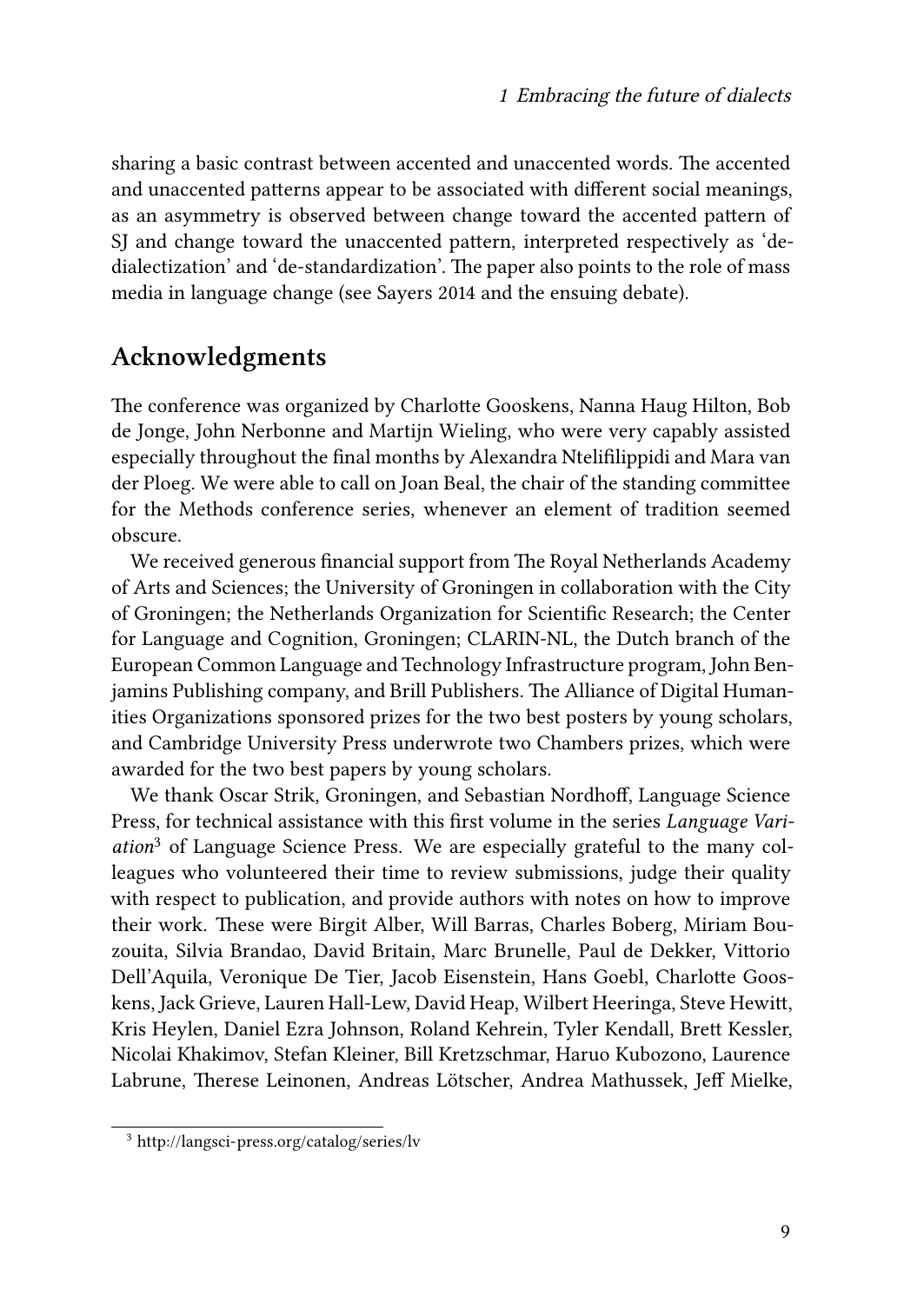Simonetta Montemagni, Chris Montgomery, Naomi Nagy, Enrique Pato, Simon Pickl, Jelena Prokić, Simon Pröll, Christoph Purschke, Stefan Rabanus, Daniel Recasens, Lori Repetti, Andrés Salanova, Lea Schäfer, Oliver Schallert, Yves Scherrer, Koen Sebregts, James Stanford, Femke Swarte, Erik Tjong Kim Sang, Kristel Uiboaed, Hans Van der Velde, Øystein A. Vangsnes, Helmut Weiß, Martijn Wieling and Heike Wiese. They have improved the volume immensely!

# **References**

- <span id="page-9-6"></span>Auer, Peter. 2005. Europe's sociolinguistic unity, or: A typology of European dialect/standard constellations. In Nicole Delbecque, Johan van der Auwera & Dirk Geeraerts (eds.), *Perspectives on variation: Sociolinguistic, historical, comparative*, 7–42. Berlin / New York: Mouton de Gruyter.
- <span id="page-9-5"></span>Auer, Peter & Frans Hinskens. 1996. The convergence and divergence of dialects in Europe. New and not so new developments in an old area. *Sociolinguistica (1996)* 10. 1–30.
- <span id="page-9-3"></span>Auer, Peter, Frans Hinskens & Paul Kerswill (eds.). 2004. *Dialect change: Convergence and divergence in European languages*. Cambridge, New York: Cambridge University Press.
- <span id="page-9-0"></span>Chambers, Jack & Peter Trudgill. 1980. *Dialectology*. Cambridge, New York: Cambridge University Press.
- <span id="page-9-1"></span>Chambers, Jack & Peter Trudgill. 1998. *Dialectology*. 1st edn. Cambridge, New York: Cambridge University Press.
- <span id="page-9-10"></span>Goebl, Hans. 1984. *Dialektometrische Studien: Anhand italoromanischer, rätoromanischer und galloromanischer Sprachmaterialien aus AIS und ALF*. Tübingen: Niemeyer.
- <span id="page-9-8"></span>Goebl, Hans. 2006. Recent advances in Salzburg dialectometry. *Literary and Linguistic Computing* 21(4). 411–435.
- <span id="page-9-7"></span>Grieve, Jack, Dirk Speelman & Dirk Geeraerts. 2011. A statistical method for the identification and aggregation of regional linguistic variation. *Language Variation and Change* 23(2). 193–221.
- <span id="page-9-4"></span>Hickey, Raymond (ed.). 2010. *The handbook of language contact*. Hoboken, NJ: Wiley.
- <span id="page-9-2"></span>Kleiner, Stefan. 2014. Bericht. Methods in Dialectology XV 11.-15. August 2014, Groningen. *Zeitschrift für Dialektologie und Linguistik* 81(1). 61–66.
- <span id="page-9-9"></span>Kretzschmar, William A., Brendan A. Kretzschmar & Irene M. Brockman. 2013. Scaled measurement of geographic and social speech data. *LLC: Journal of Digital Scholarship in the Humanities* 28(1). 173–187.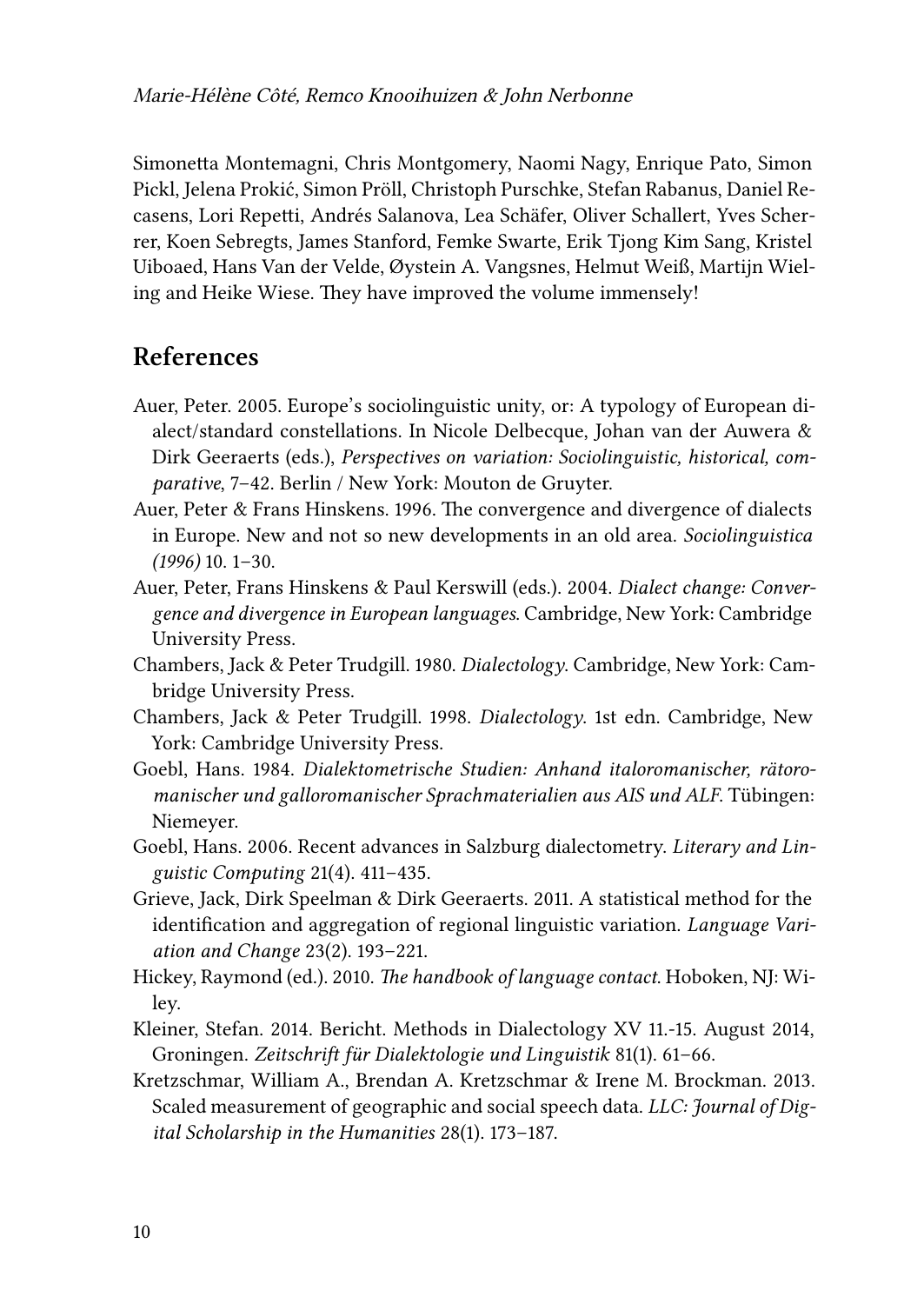- <span id="page-10-2"></span>Lenz, Alexandra N. 2003. *Struktur und Dynamik des Substandards: Eine Studie zum Westmitteldeutschen (Wittlich/Eifel)*. Stuttgart, Wiesbaden: F. Steiner.
- <span id="page-10-13"></span>Lotman, Juri. 1985 [2015]. On the semiosphere. *Sign Systems Studies* 33(1). 215– 239.
- <span id="page-10-3"></span>Munske, Horst Haider & Andrea Mathussek. 2013. *Handbuch zum Sprachatlas von Mittelfranken: Dokumentation und Auswertung*. Heidelberg: Universitätsverlag Winter.
- <span id="page-10-12"></span>Myers-Scotton, Carol. 1993. *Duelling languages: Grammatical structure in codeswitching*. Oxford: Oxford University Press.
- <span id="page-10-10"></span>Nerbonne, John & Peter Kleiweg. 2007. Toward a dialectological yardstick. *Journal of Quantitative Linguistics* 14(2). 148–166.
- <span id="page-10-0"></span>Nerbonne, John, Rinke Colen, Charlotte Gooskens, Peter Kleiweg & Therese Leinonen. 2011. Gabmap – a web application for dialectology. *Dialectologia* Special Issue II. 65–89. [http://www.gabmap.nl/.](http://www.gabmap.nl/)
- <span id="page-10-8"></span>Nerbonne, John, Sandrien van Ommen, Charlotte Gooskens & Martijn Wieling. 2013. Measuring socially motivated pronunciation differences. In Lars Borin & Anju Sacena (eds.), *Approaches to measuring linguistic differences*, 107–140. Berlin: De Gruyter.
- <span id="page-10-7"></span>Niedzielski, Nancy. 1999. The effect of social information on the perception of sociolinguistic variables. *Journal of Language and Social Psychology* 18(1). 62– 85.
- <span id="page-10-4"></span>Prokić, Jelena, Çağri Çöltekin & John Nerbonne. 2012. Detecting shibboleths. In *Proceedings of the EACL 2012 Joint Workshop of LINGVIS & UNCLH*, 72–80. Association for Computational Linguistics.
- <span id="page-10-11"></span>Purschke, Christoph. 2011. *Regionalsprache und Hörerurteil. Grundzüge einer perzeptiven Variationslinguistik* (ZDL-Beihefte 149). Stuttgart: Franz Steiner.
- <span id="page-10-14"></span>Sayers, Dave. 2014. The mediated innovation model: A framework for researching media influence in language change. *Journal of Sociolinguistics* 18(2). 185–212.
- <span id="page-10-9"></span>Spruit, Marco René. 2008.*Quantitative perspectives on syntactic variation in Dutch dialects*. University of Amsterdam PhD thesis.
- <span id="page-10-6"></span>Trudgill, Peter. 1986. *Dialects in contact*. Oxford: Blackwell.
- <span id="page-10-1"></span>Trudgill, Peter. 2004. *New-dialect formation. the inevitability of colonial Englishes*. Edinburgh: Edinburgh University Press.
- <span id="page-10-5"></span>Wieling, Martijn & John Nerbonne. 2011. Bipartite spectral graph partitioning for clustering dialect varieties and detecting their linguistic features. *Computer Speech & Language* 25(3). 700–715.